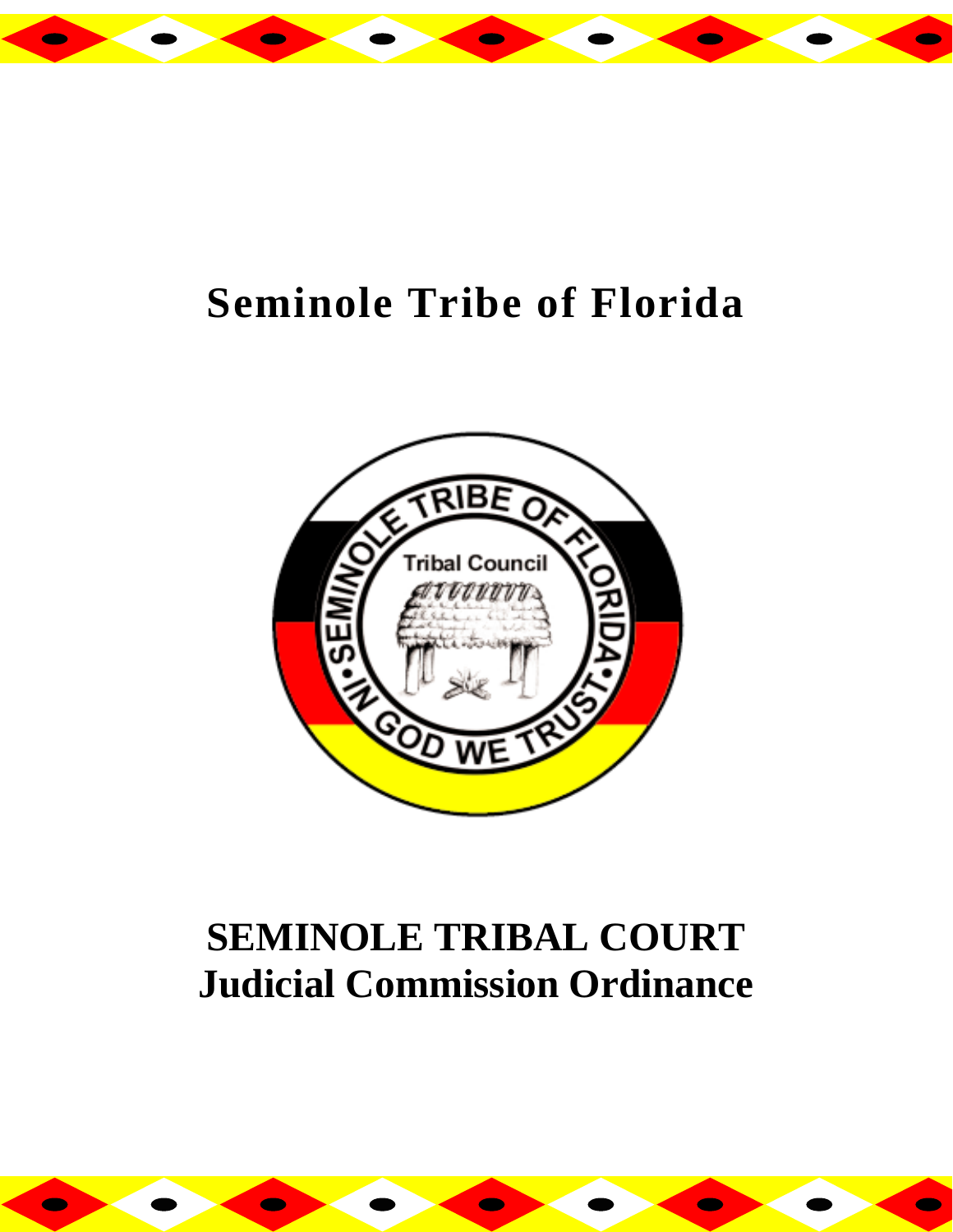### **Chapter 3 – Tribal Court**

### **Section 2 – Judicial Commission**

#### **3.21 Overview**

- A) The Judicial Commission's function is to insure that complaints concerning the ability and behavior of judicial officers are investigated in a timely and effective manner in order to enhance public confidence in the judiciary and to promote good practices and high standards of judicial performance.
- B) The Judicial Commission, with the assistance of the Administrative Office of the Court, shall be charged with developing and enforcing the Rules of Judicial Conduct of the Seminole Court.
- C) The Judicial Commission Selection Panel is also charged with recommending highly qualified individuals for open judicial positions in accordance with the Constitution of the Seminole Tribe of Florida and the Judicial Code of the Seminole Tribe of Florida.

#### **3.22 Judicial Commission Members**

- A) The members of the Judicial Commission shall consist of the following individuals:
	- 1) Chairman of the Tribal Council
	- 2) Chief Justice or next senior justice or Judge if the Chief Justice is the person listed in the complaint
	- 3) Three Tribal Members to be selected from the Judicial Commission Selection Panel
- B) Judicial Commission Selection Panel
	- 1) The Judicial Commission Selection Panel (SP) shall be made up of seven Tribal Members from which three individuals shall be selected to hear complaints under the authority of the Judicial Commission.
	- 2) The initial SP shall, as determined by the Court Committee, consist of those Tribal Members actively involved with the Court Committee on the date of the ratification of this Code by the Tribal Council.
	- 3) The SP shall select one person to act as their Chairperson.
		- a) The Chairperson shall be the sole individual responsible for the intake and safekeeping of all complaints and applications for open judicial positions.
		- b) The Chairperson shall be responsible for scheduling and notifying the Judicial Commission when a complaint has been filed.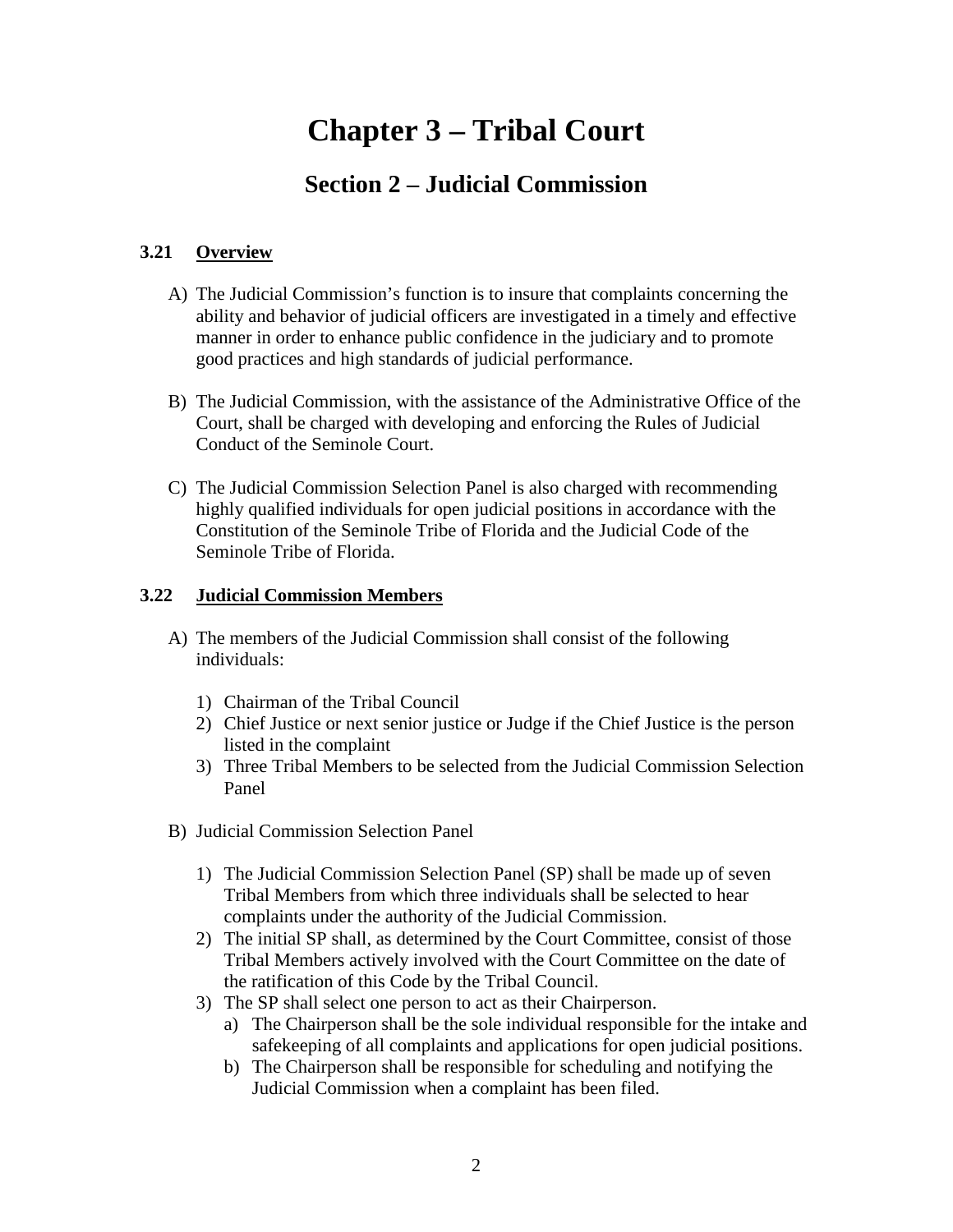- c) The Chairperson shall also be responsible for the selection of the SP Tribal Members for the Judicial Commission hearings.
	- 1) SP Tribal Members shall be selected on a rotating basis for each complaint filed.
	- 2) If a SP Tribal Member has a conflict with the complaint filed, then the next SP Tribal Member in the rotation shall be selected.
- d) When there is a vacancy created within the SP, then the Chairperson shall make a Tribal wide announcement of the open position.
- 4) In the event of a vacancy in the SP, the remaining SP members shall select the replacement from those completed applications received by the SP Chairperson.
- 5) The SP members shall not be removed except by majority vote of all SP members.
- 6) The SP shall develop the rules governing the meetings of the SP.

#### **3.23 Who is a Judicial Officer**

- A) A "judicial officer" means a-
	- 1) Chief Justice or Associate Justice of the Appellate Court
	- 2) Chief Judge or Associate Judge of the Tribal Court
- B) The definition of "judicial officer" includes acting appointments to a judicial office but does not include arbitrators, members of tribunals or legal representatives.
- C) The Commission has no power to examine complaints against federal or state judicial officers or a person who is no longer a judicial officer.

#### **3.24 Recommendations of Individuals for Judicial Appointment**

- A) When there is a judicial vacancy in either the Appellate or Trial Court, the Judicial Commission shall be charged with evaluating and selecting an individual to fill vacancies from a list of qualified applicants.
- B) The Judicial Commission shall recommend, through the Chairman of the Tribal Council, one individual for appointment by the Tribal Council in accordance with the Constitution of the Seminole Tribe of Florida.
	- 1) Upon appointment of the recommended individual for the open judicial position, the Commission shall notify the rest of the applicant pool of such appointment.
	- 2) If Tribal Council rejects the recommendation of the Commission, then the Commission shall submit their next choice for appointment to the Tribal Council until an appointment is made.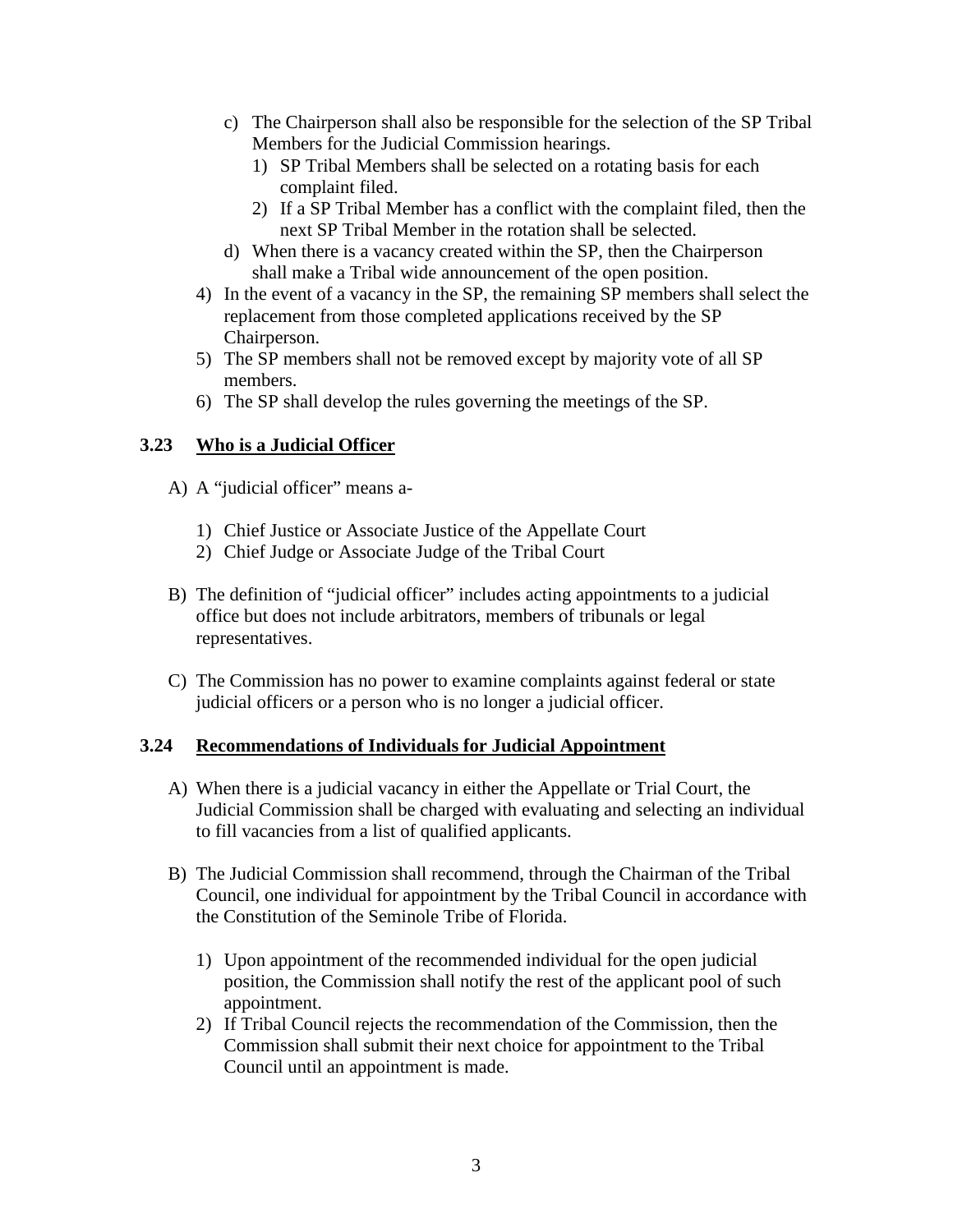#### **3.25 Making a Complaint**

- A) Who can make a complaint? Any person may make a complaint to the Judicial Commission.
- B) Requirements

The Judicial Commission requires that a complaint is in writing and that it identifies the complainant and the judicial officer concerned. The Judicial Commission requires that particulars of a complaint are verified and that the complaint is lodged with the Commission.

C) Assistance to complainants

If a person cannot write, he or she may contact the Chairperson of the SP and assistance will be provided to put the complaint in writing. If interpreting or translation assistance from another language is required, the Judicial Commission will make arrangements.

#### D) Advice to the public

The Judicial Commission provides further advice to the public about the complaints process through:

- 1) The Tribal website providing an easy to understand guide to the Judicial Commission's complaints process, detailed information about possible outcomes of complaints, and a complaints form for downloading;
- 2) A brochure written in plain English outlining the complaints process;
- 3) Assistance to potential complainants with translation and interpreting services;
- 4) Responding to telephone and face-to-face inquiries; and,
- 5) Providing seminars on the complaints process to interested groups.
- E) Acknowledge receipt of complaints All complaints submitted to the Judicial Commission in proper form will be acknowledged in writing within one week of receipt.

#### **3.26 Complaints not Within the Commission's Jurisdiction**

The Judicial Commission does not review a case for judicial errors, mistakes, or other legal grounds. Reviews of those matters are the function of the Appellate Court.

#### **3.27 Investigating a Complaint**

A) Receipt of Complaint

On receiving a complaint, the Judicial Commission will conduct a preliminary examination into the matter. In every matter, the judicial officer is advised of the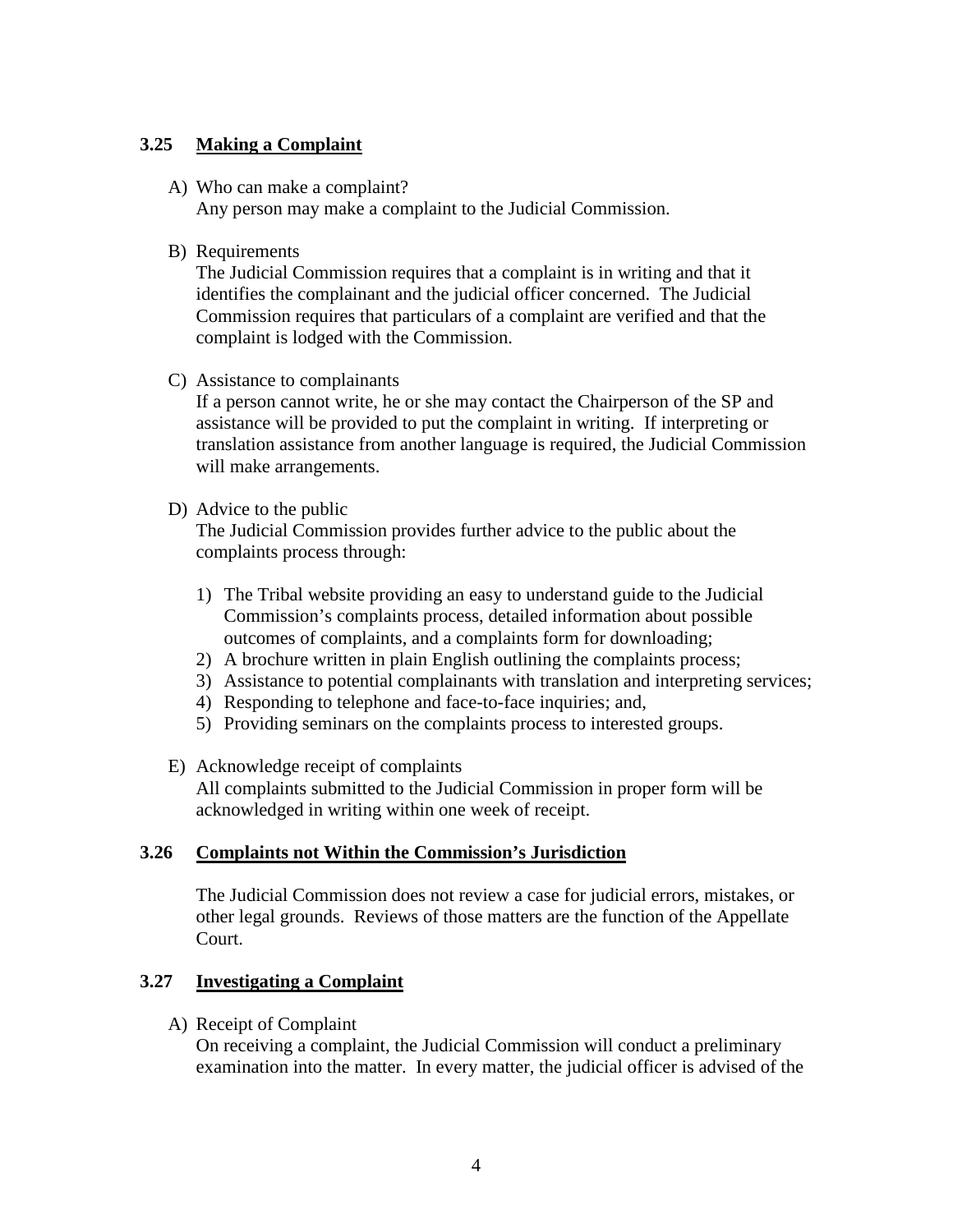fact that a complaint has been made and provided with a copy of the complaint documentation.

B) Preliminary examination

Commission Members must undertake the preliminary examination of all complaints at a properly constituted meeting of the Judicial Commission. The quorum for a meeting is all five members.

The preliminary investigation will often involve an examination of transcripts, sound recordings, judgments, court files and other relevant material. It may also involve taking statements from relevant persons. If necessary, a response to the complaint is sought from the judicial officer.

C) Confidentiality

The preliminary examination of a complaint by the Judicial Commission will be conducted on a confidential basis. The legislative requirement of confidentiality protects the judiciary from unjust criticism and protects those who furnish information to the Judicial Commission in the course of its examination of a complaint.

The proceedings of the Judicial Commission and all information and materials, written or oral, obtained by the Commission in the course of its preliminary examination are confidential.

D) Time limits

The Judicial Commission shall attempt to finalize investigations and make final dispositions of complaints within one month of receipt but no later than six months of receipt.

#### **3.28 Complaints Against a Judicial Member of the Commission**

A member of the Judicial Commission will not participate in any discussion or decisions involving complaints against him or her.

#### **3.29 Action Following Preliminary Examination**

- A) Following its preliminary examination, the Judicial Commission must take one of the following actions:
	- 1) Summarily dismiss the complaint;
	- 2) Refer the complaint to the relevant head of jurisdiction as defined in 3.31(A); or
	- 3) Hold a hearing.

#### **3.30 Summary Dismissal**

A) A complaint must be summarily dismissed if one or more of the following exist: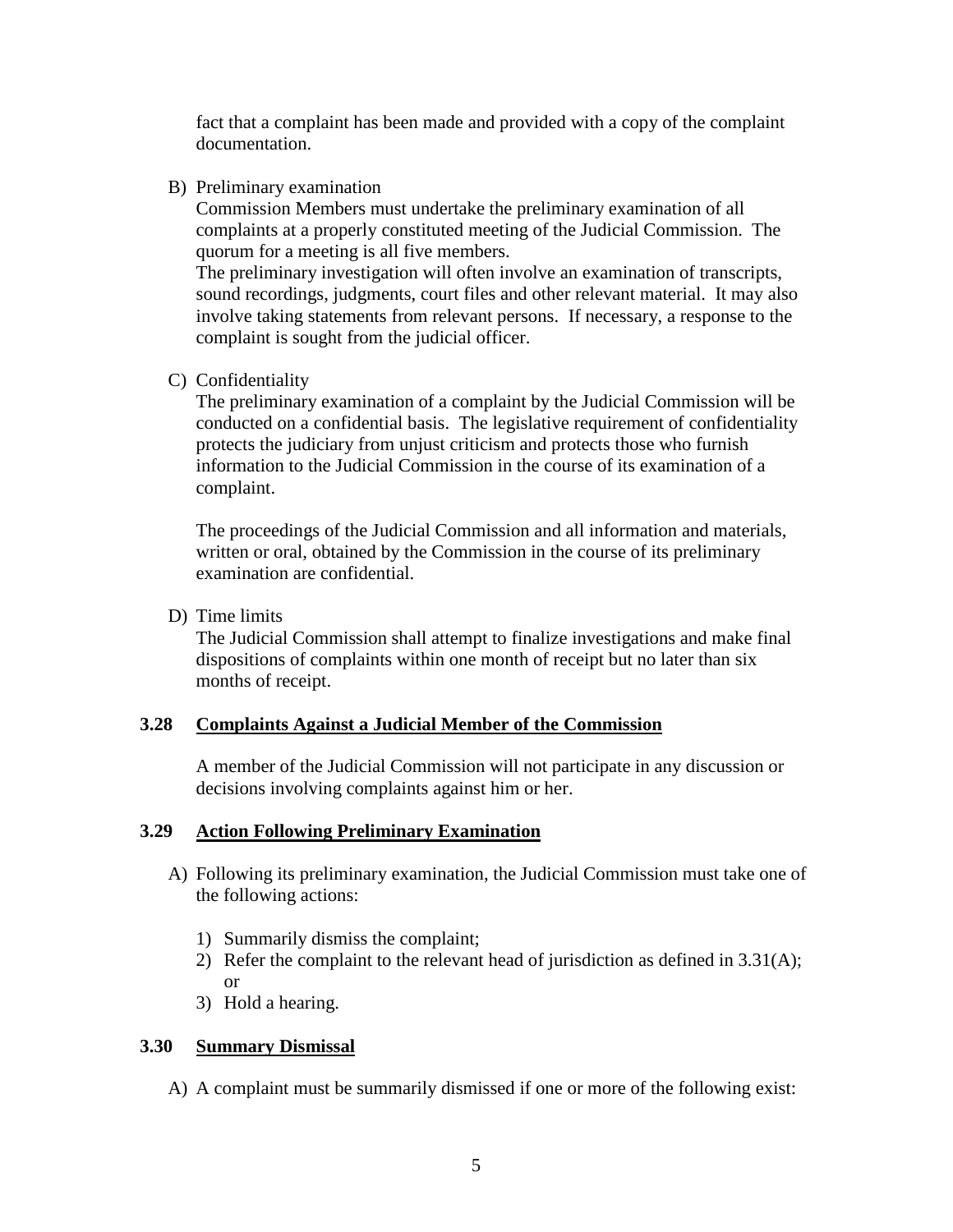- 1) The complaint is frivolous, malicious or not in good faith;
- 2) The subject matter of the complaint is trivial;
- 3) The matter complained about occurred at too remote a time to justify further consideration;
- 4) The complaint is about a judicial decision, or other judicial function, that is or was subject to a right of appeal or right to apply for judicial review;
- 5) The person who is the subject of the complaint is no longer a judicial officer; or,
- 6) In all of the circumstances further consideration of the complaint is unnecessary or unjustifiable.
- B) Where a complaint is summarily dismissed, the Judicial Commission will, as soon as practicable after its determination is made, inform the complainant in writing and provides the reasons for dismissing the complaint. This will include a reference to the relevant provisions of the legislation that have been applied in the handling and determination of the complaint. The judicial officer will also be advised in writing of the Judicial Commission's determination.
- C) Records shall be kept on all complaints dismissed. Many of the complaints that are dismissed by the Judicial Commission, because they disclose no misconduct, are nonetheless helpful in the improvement of the judicial system. The feedback from the examination of complaints has provided valuable information for the further development of judicial education programs conducted by the Judicial Commission. All complaints that have been dismissed shall be redacted.
- D) The Judicial Commission may declare a person to be a malicious complainant, if the person habitually and persistently, and mischievously or without any reasonable grounds, makes complaints. This section applies whether the complaints are about the same or different judicial officers. The Judicial Commission may disregard any complaint made by the person while the declaration is in force.

#### **3.31 Referral to a Head of Jurisdiction**

- A) Where a complaint has not been dismissed following the preliminary examination by the Judicial Commission, but in its opinion does not justify a hearing, the Judicial Commission may refer the matter to the relevant Chief Judge or Chief Justice who shall be the head of jurisdiction for the Trial Court and the Appellate Court respectively. Such matters may include but are not limited to:
	- 1) Complaints that do not involve a violation of the Judicial Code of Conduct, but may involve a personnel issue that would be better resolved by the appropriate supervisor.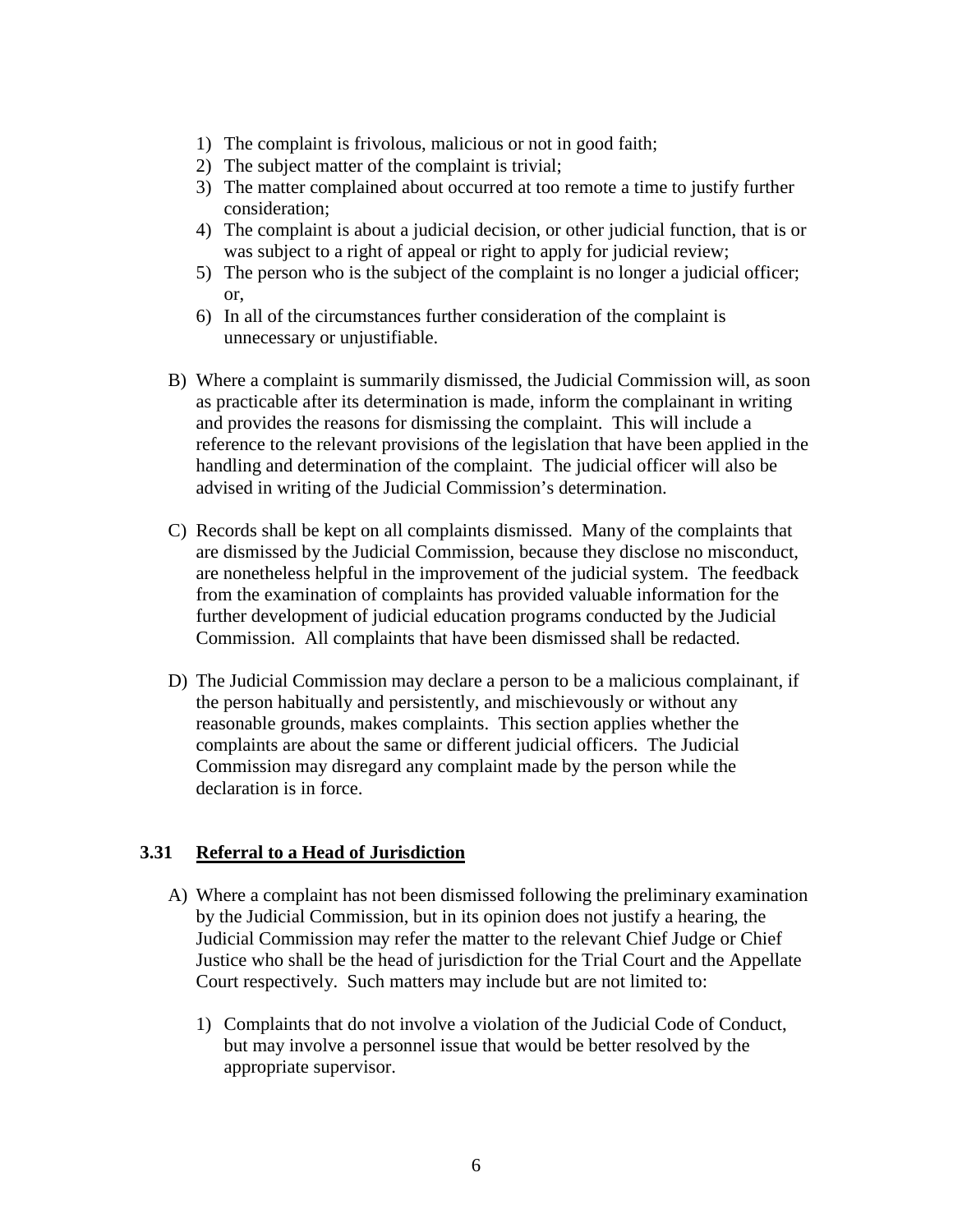- 2) Complaints that involve a minor and first time violation of the Judicial Code of Conduct to which the judicial officer has accepted responsibility and acknowledged the violation.
- B) The Judicial Commission will notify the head of jurisdiction in writing of its decision and will formally refer the matter, including all relevant material, for attention.
	- 1) When the Chief Judge is the subject of the complaint then the notification will be made to the Chief Justice.
	- 2) When the Chief Justice is the subject of the complaint, then the Judicial Commission will provide the Chief Justice with the suggested course of action and any timeline for completion. The Chief Justice will report back to the Judicial Commission.
- C) In referring a complaint to the head of jurisdiction the Judicial Commission may include recommendations as to what steps might be taken to deal with the complaint, such as counseling by the head of jurisdiction.
- D) Where a complaint is referred to the head of jurisdiction the Judicial Commission will, as soon as practicable after the decision is made, advise the complainant and judicial officer of the action taken.

#### **3.32 Requests for Full Hearing**

- A) Where a complaint has not been dismissed following the preliminary examination by the Judicial Commission, and has not been referred to the head of jurisdiction, it must be set for a full hearing.
- B) The Judicial Commission may hold hearings in relation to a complaint and that a hearing may be held in public or in private, as the Judicial Commission may determine.
- C) The Judicial Commission has power to give directions preventing the public disclosure of evidence given at its hearings.
- D) Preliminary matters necessary prior to the commencement of a hearing, includes:
	- 1) Interviewing the complainant and other potential witnesses;
	- 2) Taking statements;
	- 3) Gathering documents and other material; and,
	- 4) Preparing a brief of evidence
- E) Where the Judicial Commission has determined by a majority vote, that the matter justifies the removal of the judicial officer complained about from office, it must